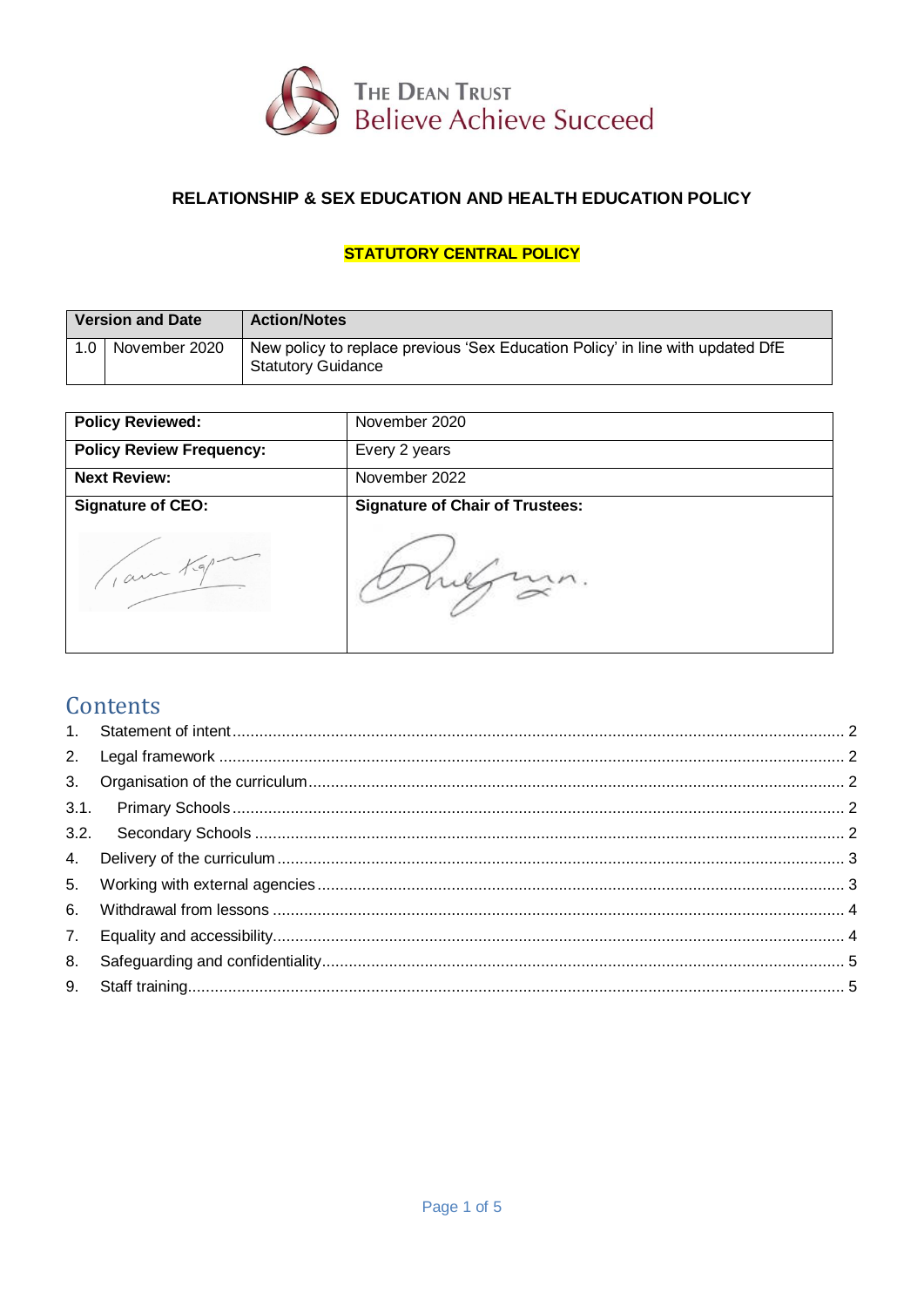

## <span id="page-1-0"></span>**1. Statement of intent**

At The Dean Trust, we understand the importance of educating pupils about sex, relationships and their health, for them to make responsible and well-informed decisions in their lives. The teaching of Relationships and Sex Education (RSE) and Health Education can help to prepare pupils for the opportunities, responsibilities and experiences of adult life. It allows us to promote the spiritual, moral, social, cultural, mental and physical development of pupils at school and in the wider society. We have an obligation to provide pupils with highquality, evidenced and age-appropriate teaching of these subjects. This policy outlines how the Trust's RSE and health education curriculum will meet the needs of all pupils and sign post to national and local services that can provide support.

## <span id="page-1-1"></span>**2. Legal framework**

- 2.1 This policy has due regard to all relevant legislation and statutory guidance including, but not limited to, the following:
	- Equality Act 2010
	- Children and Social Work Act 2017
	- DfE (2020) 'Keeping children safe in education'
	- DfE (2019) 'Relationships Education, Relationships and Sex Education (RSE) and Health Education'
	- DfE (2015) 'National curriculum in England: science programmes of study'
	- The Relationships Education, Relationships and Sex Education and Health Education (England) Regulations 2019
	- DfE (2020) 'Teaching about relationships, sex and health'

# <span id="page-1-2"></span>**3. Organisation of the curriculum**

# <span id="page-1-3"></span>3.1. **Primary Schools**

- 3.1.1. Every Dean Trust primary school is required to deliver statutory relationships education and health education.
- 3.1.2. *"Relationships education"* is defined as teaching pupils about healthy, respectful relationships, focussing on family and friendships, in all contexts, including online.
- 3.1.3. *"Health education"* is defined as teaching pupils about physical health and mental wellbeing, focussing on recognising the link between the two and being able to make healthy lifestyle choices.

#### <span id="page-1-4"></span>3.2. **Secondary Schools**

- 3.2.1.Every Dean Trust secondary school is required to deliver statutory relationships & sex education and health education.
- 3.2.2.*"Relationships & sex education (RSE)"* is defined as teaching pupils about developing healthy, nurturing relationships of all kinds, and helping them to understand human sexuality and to respect themselves and others.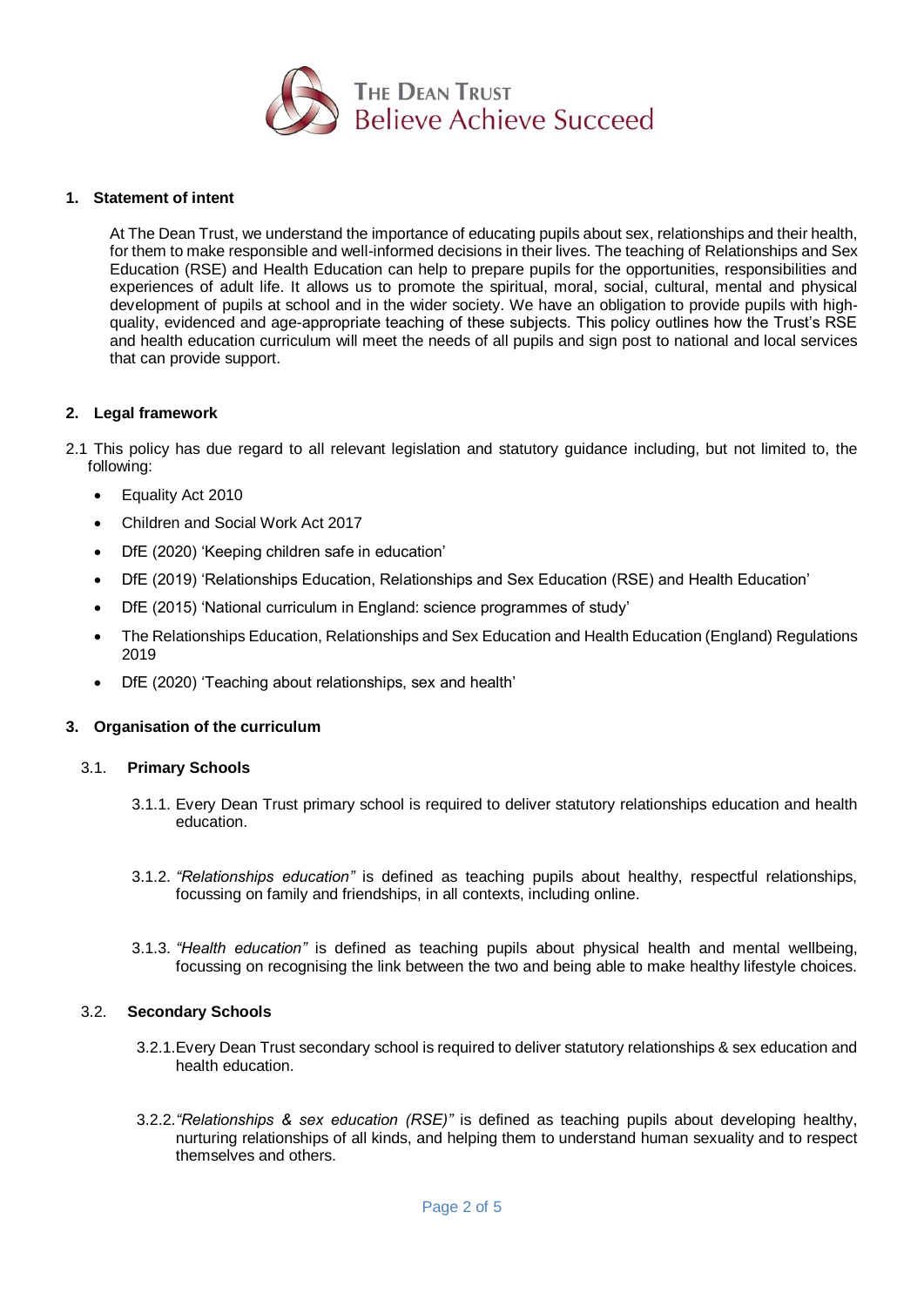

- 3.2.3.*"Health education"* is defined as teaching pupils about how they can make good decisions about their own health and wellbeing, and how physical health and mental wellbeing are interlinked.
- 3.3. The majority of RSE, relationships education and health education curriculum will be delivered through PSHE education and pastoral form time programmes, with statutory elements taught via the science curriculum.
- 3.4. The curriculum for RSE, relationships education and health education will be available on each Trust school's website.

## <span id="page-2-0"></span>**4. Delivery of the curriculum**

- 4.1. Curriculum development and delivery will adhere to the DfE (2020) 'Teaching about relationships, sex and health' guidance
- 4.2. The RSE, relationships education and health education curriculum will be delivered by appropriately trained members of staff, using the DfE CPD RSE training units.
- 4.3. The curriculum will proactively address issues in a timely way in line with current evidence on pupil's physical, emotional and sexual development, as relevant.
- 4.4. RSE, relationships education and health education will be delivered in a non-judgemental, age-appropriate, factual and inclusive way that allows pupils to ask questions in a safe environment.
- 4.5. The school will integrate LGBTQ+ content into the RSE curriculum (secondary schools). LGBTQ+ content will be approached in a sensitive, age-appropriate and factual way that allows pupils to explore gender identity and the features of stable and healthy same-sex relationships.
- 4.6. Classes may be taught in gender-segregated groups dependent on the nature of the topic being delivered at the time, and the cultural background of pupils where it is only appropriate to discuss the body in single gender groups.
- 4.7. Throughout every year group, appropriate diagrams, videos, books, games, discussion and practical activities will be used to assist learning. Inappropriate images, videos, etc. will not be used, and resources will be selected with sensitivity given to the age and cultural background of pupils.
- 4.8. Pupils will be prevented from accessing inappropriate materials on the internet when using such to assist with their learning. The prevention measures taken to ensure this are outlined in the school's Acceptable Usage policies
- 4.9. Teachers will establish what is appropriate for one-to-one and whole-class settings, and alter their teaching of the programmes accordingly.
- 4.10. Teachers will ensure that pupils' views are listened to and will encourage them to ask questions and engage in discussion. Teachers will answer questions sensitively and honestly.
- 4.11. Schools are responsible for ensuring that speakers, tools and resources do not denounce capitalism or undermine the fundamental British values of democracy; the rule of law, individual liberty, and mutual respect and tolerance of those with different faiths and beliefs.
- 4.12. Schools should not under any circumstances use resources produced by organisations that take extreme political stances on matters. This is the case even if the material itself is not extreme, as the use of it could imply endorsement or support of the organisation.

#### <span id="page-2-1"></span>**5. Working with external agencies**

5.1. When working with external agencies, all schools will adhere to the DfE (2020) 'Teaching about relationships, sex and health' guidance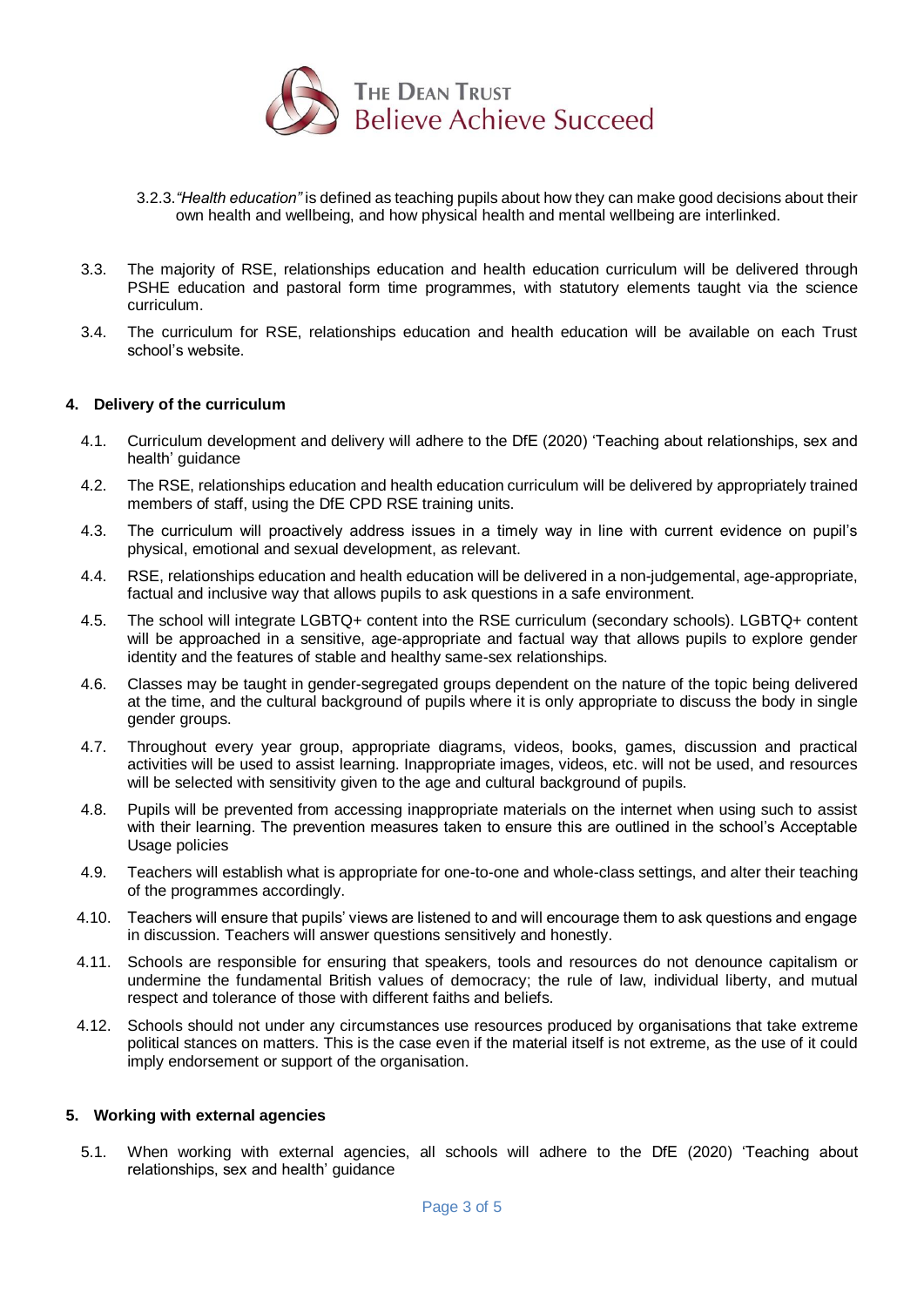

- 5.2. Working with external agencies can enhance our delivery of RSE, relationship education and health education, and brings in specialist knowledge and different ways of engaging pupils.
- 5.3. External experts may be invited to assist from time-to-time with the delivery of the RSE and health education curriculum but will be expected to comply with the provisions of this policy.
- 5.4. The school will check the visitor/visiting organisation's credentials of all external agencies including information available online and any known affiliations, in line with DfE guidance. The school will address any concerns in advance of agreeing to the services of the external agency.
- 5.5. The school will ensure the teaching delivered by the external organisation fits with the planned curriculum and provisions of this policy. The school will be clear in advance with regards to what is going to be said and the organisation's position on issues likely to be discussed.
- 5.6. Teaching staff will always be present during sessions delivered by external organisations and understand their responsibility to challenge or end the session prematurely if this policy is not adhered to.
- 5.7. The school will use visitors to enhance the teaching of an appropriate member of teaching staff, not to replace teaching by those staff members.

# <span id="page-3-0"></span>**6. Withdrawal from lessons**

- 6.1. Parents have the right to request that their child is withdrawn from some or all of sex education delivered as part of statutory RSE (secondary schools only).
- 6.2. Parents **do not** have a right to withdraw their child from the relationships or health elements of the programmes.
- 6.3. Requests to withdraw a child from sex education must be made in writing to the headteacher or nominated deputy.
- 6.4. Before granting a withdrawal request, the headteacher (or nominated deputy) will discuss the request with the parents and, as appropriate, the child, to ensure their wishes are understood and to clarify the nature and purpose of the curriculum.
- 6.5. They will inform parents of the benefits of their child receiving RSE and any detrimental effects that withdrawal might have.
- 6.6. All discussions with parents will be documented. These records will be kept securely.
- 6.7. Following discussions with parents, the school will respect the request to withdraw their child up to and until three terms before the child turns 16, except in exceptional circumstances. After this point, if the child wishes to receive RSE rather than be withdrawn, the school will make arrangements to provide the child with RSE.
- 6.8. Pupils who are withdrawn from RSE will receive appropriate, purposeful education during the full period of withdrawal.
- 6.9. For requests concerning the withdrawal of a pupil with SEND, the headteacher may take the pupils' specific needs into account when making their decision.

# <span id="page-3-1"></span>**7. Equality and accessibility**

- 7.1. The school will comply with the relevant requirements of the Equality Act 2010 and will ensure the curriculum does not discriminate against pupils because of their; Age, Sex, Race, Disability, Religion or belief, Gender reassignment, Pregnancy or maternity, Marriage or civil partnership, Sexual orientation
- 7.2. The school will consider the backgrounds, gender, age range and needs of its pupils and determine whether it is necessary to put in place additional support for pupils with the above protected characteristics.
- 7.3. The school understands that pupils with SEND are entitled to learn about RSE and health education, and the curriculum will be designed to be inclusive of all pupils.